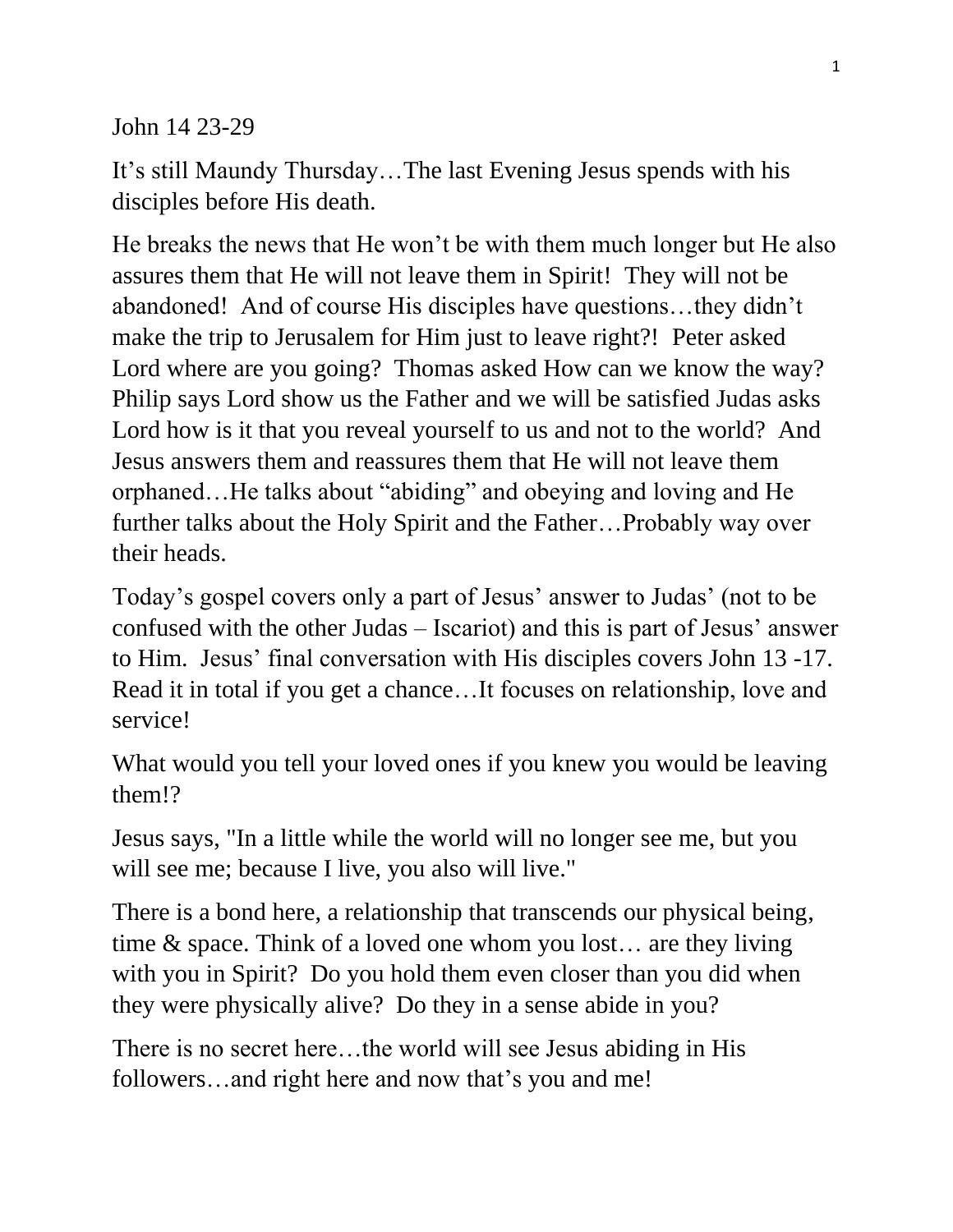They will know we are Christians by our? By our Doctrines of course…they will know us Christians by our theology and liturgy…no wait by our good Judgement? By our ability to make others feel guilty or afraid or that they are not worthy? That's how the world will know we are Christians…right!?

So how will the world come to see and know Jesus and conversely God today?

Is He a white nationalist? How about a Vengeful and Judging Bearded Man Coming to Reward His followers while punishing eternally everyone else? Is He even a He…The word for Spirit is actually a feminine word in Hebrew…so how will the world know about God?

There's only one way the world know Jesus experientially…And that's through His followers…that's us.

And earlier in this conversation Jesus tells His followers that they will know they are His by their outpouring of Love through action…through loving and serving one another. PERIOD…that's it!

That's the only way to be Christian…no exceptions! That's what God looks like…love in action…That's why this idea of Discipleship is so important!

To keep the mandate of Jesus means to keep his commandments and I'll remind you what they are since I don't say them enough… love God and love one another as He loves you…and how do we do these things…through washing one another's feet in other words to serve one another… especially the "least of these" …those who have been marginalized by the system…those not in the in group!

The followers of Jesus will be a community characterized by mutual respect, love and service to everyone (agape)…with no qualifiers…why do you think Jesus went out of His way to be with Tax collectors,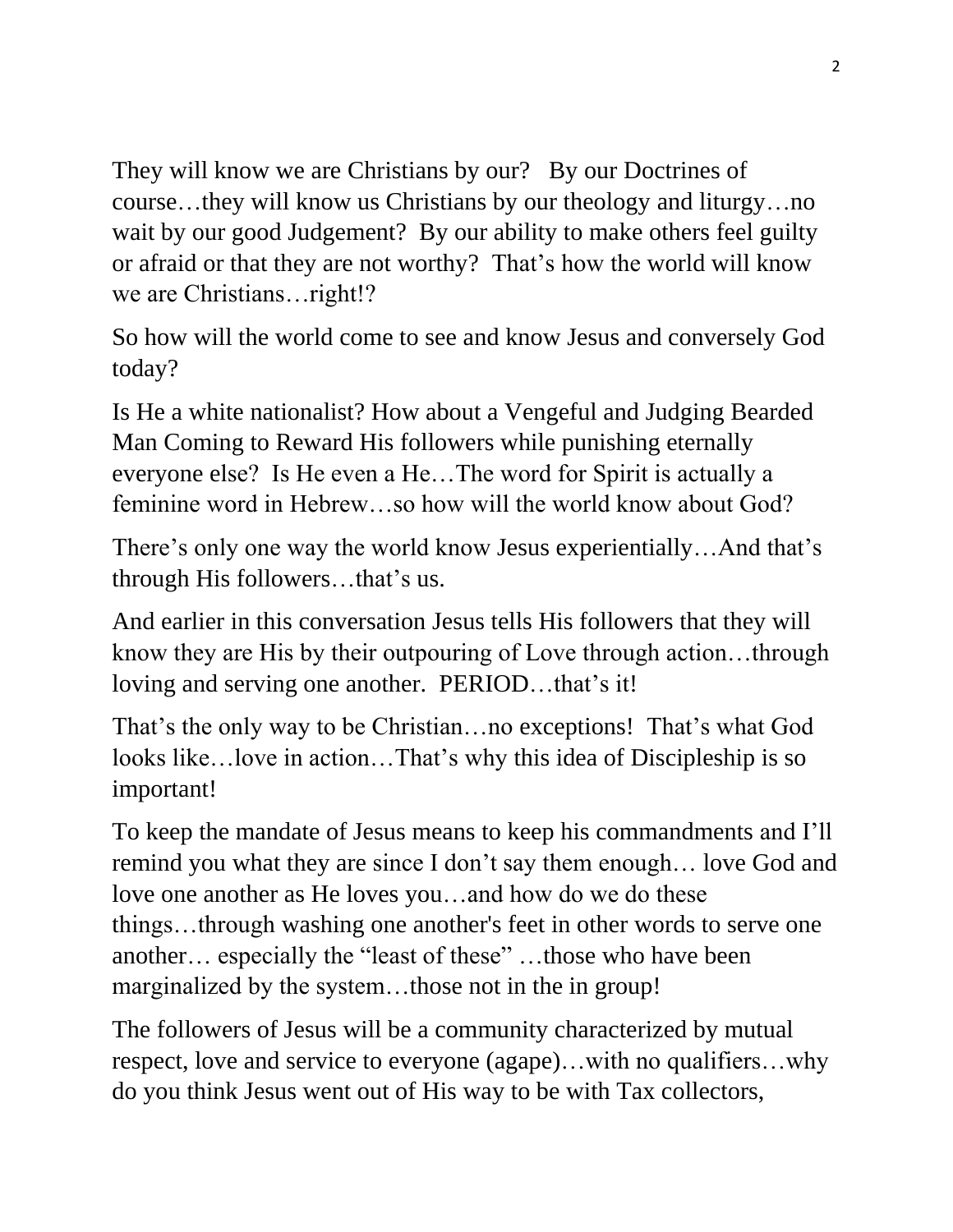Roman soldiers, prostitutes, lepers and Samaritans…these were all the outsiders and hated people groups of Jesus' day…and how does Jesus treat them?

Throughout His farewell conversation with His disciples Jesus makes it very clear that followers love Him by serving others. Although we might try and separate loving Jesus and keeping his word and imagine that we can do one but not the other, Jesus does not recognize any such distinction.

Jesus here places a condition on Discipleship… those who love me will keep my word. Love for Jesus has always been about posture and action. Jesus doesn't give us the Gospels He lives them out in action. Following Jesus then is simply this…it's love in action…the body of Christ in motion.

BTW This is the Last Supper…and how did Jesus begin…he acted out the role of a slave and washed everyone (including Judas Iscariot's) feet…a humble act of service and love…and everyone is worthy of this love!

And to live this kind of love, they and us will need the constant presence of God in their midst…because it's not always easy is it!?

Jesus offers God's presence with three different promises.

First, he says of himself and the Father about those who love him: "We will come and make our home with them." From the first chapter of this gospel we know that prior to anyone's love for Jesus, "The Word became flesh and lived among us".

No one would be able to love Jesus if the Father had not first loved the world enough to send (Godself)…Jesus into it. The cohabitation that Jesus speaks of is not a reward for good behavior. It is simply a statement of where and how God likes to spend God's time…WITH us creations.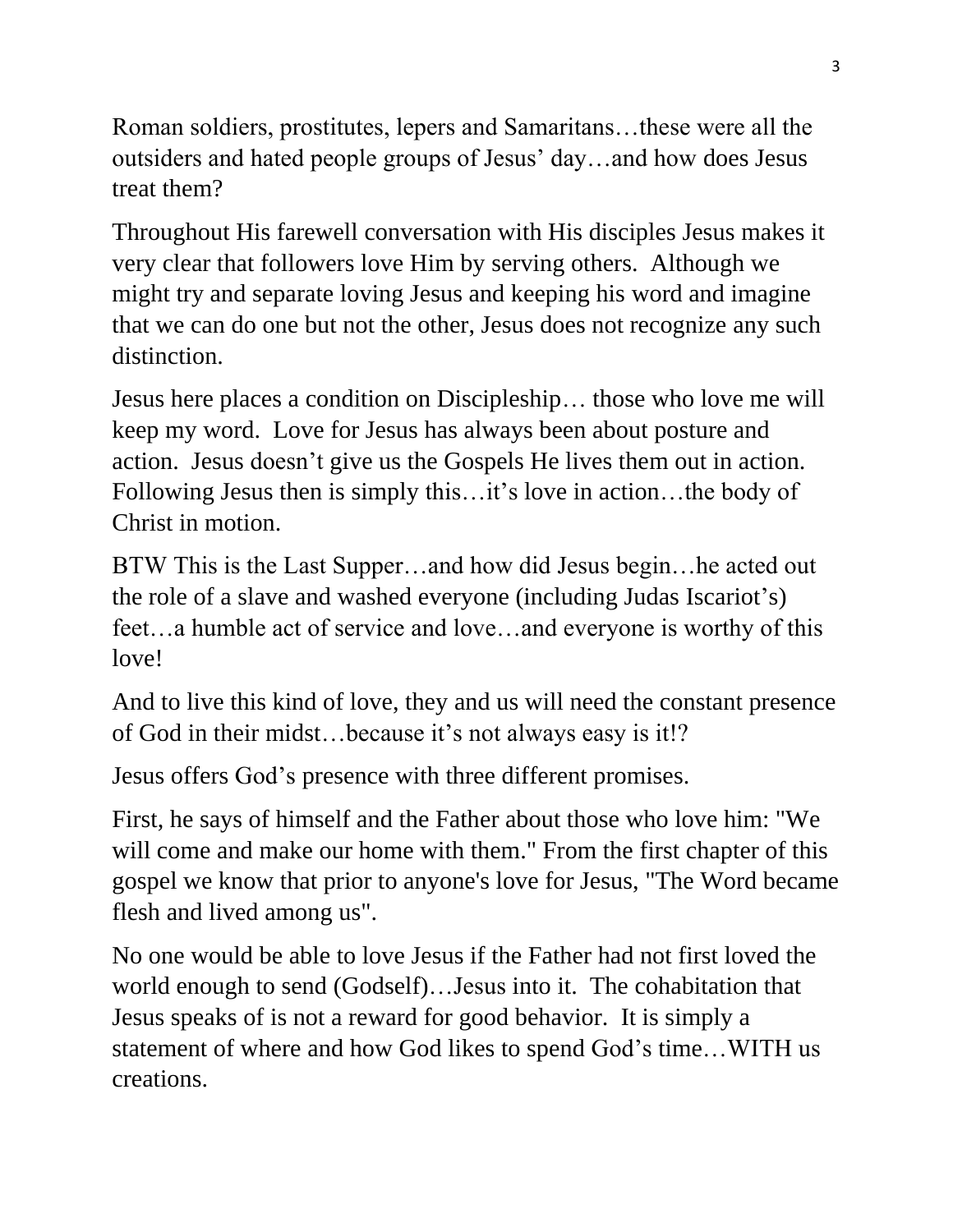It hearkens back to the first chapter of the gospel and forward to the reality envisioned in Revelation: "See, the home of God is among mortals. He will dwell WITH them as their God; they will be his people, and God himself will be WITH them".

You know the preposition "with" occurs more times in the Bible (over 6000 times) than anything else! WITH ! More than anything God's desire throughout the Bible is to be WITH us!

Secondly, Jesus proclaims the Holy Spirit among His disciples…God's Spirit, Jesus' Spirit – the Holy Spirit!

Now the Spirit for me is the indwelling of God made manifest through you and me! God abiding through us and with us and in us!

And it is this same Spirit that accompanies us as we remember Jesus and follow in His footsteps today…making Jesus real for those we meet day to day here and now…So are we loving? …are we serving?

Did you really think the Spirit of God stopped speaking to us 2000 years ago! I can tell you story upon story of God working in my life in very real tangible ways. The Spirit of the living God lives on through you and me…the kingdom of God…everlasting life has always been about the here and now...not what happened thousands of years ago!

God's Spirit guides us and our church through loving and serving others in the ways Jesus instructed us and by the way Jesus actually lived this out with His life…This is Love in action with the very Spirit of God abiding within us.

How have we experienced the living Christ in our lives as we seek to let our love for God show up in all the ways we relate to others?

Jesus speaks of the home that the Father will make with those who love him. He promises the guidance of the Holy Spirit as his followers remember him.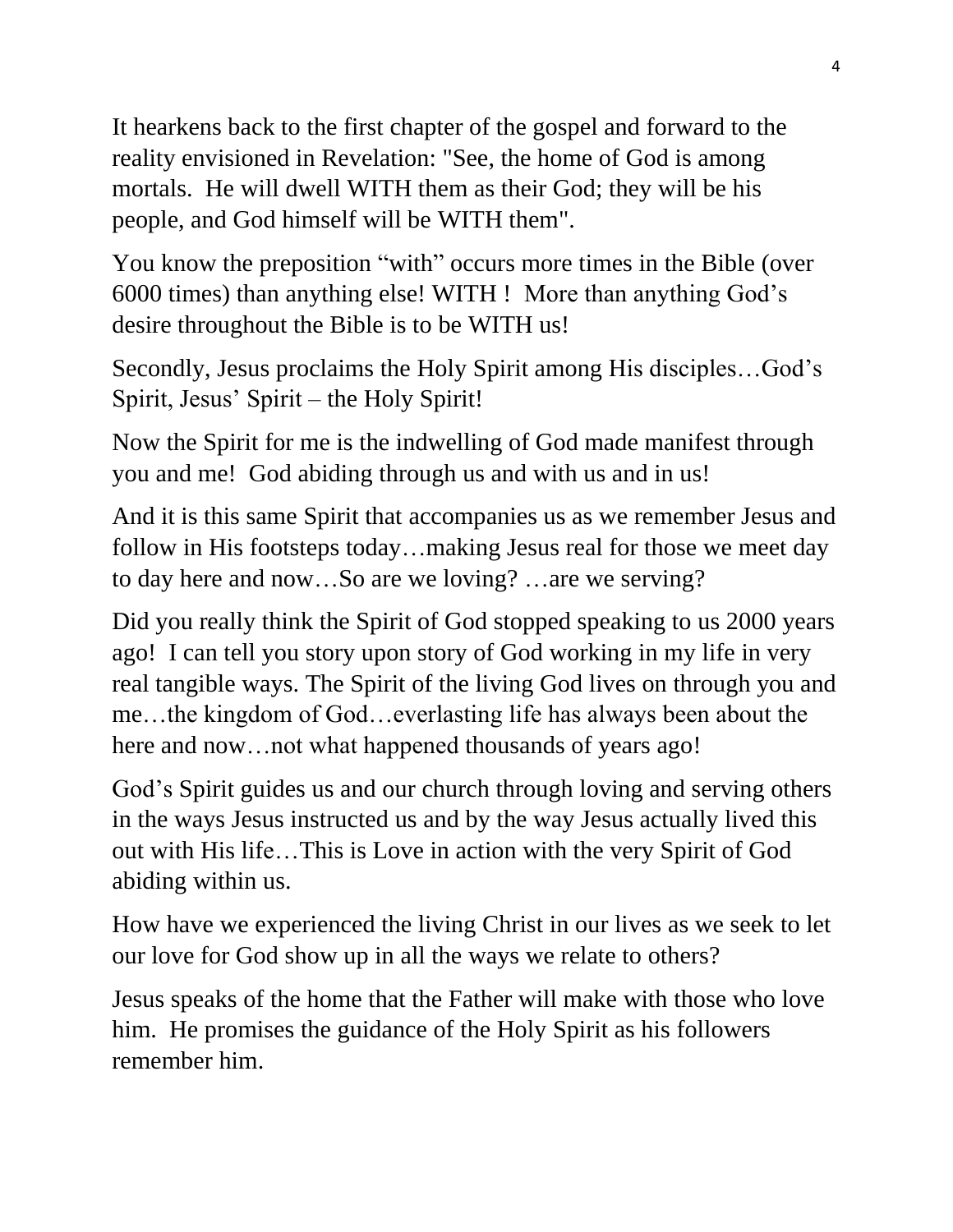And then finally, Jesus gives his own peace to those he is about to physically leave. He describes the peace he offers as His own and says that He gives it "not as the world gives."

Peace, Love and Joy…these are the gifts of the Spirit. What does that mean? These things are not of this world and therefore are not subject to your situation or circumstances. They cannot be measured, and therefore are not quantitative or qualitative…

For example think about your own children you loved them before they were even born and you love them now it's not a question of more or less and it transcends conditions…This is unconditional love.

This peace, the world Shalom in Hebrew…means to be in right relationship with God and Creation. That state of oneness with everything that we sometimes can feel. The Buddhist call this state of being enlightenment.

It is characterized by a quality of time standing still and clarity when we see ourselves as connected and a part of the greater whole...the Spirit of well-being that transcends whatever circumstances or situations we may find ourselves in. This is Shalom! Many of us find that peace when we come to this place each Sunday…

Here we re-ground ourselves to God as we allow the Holy Spirit to abide and dwell in us through God's word and through our sharing this sacred meal together. Here we are both in and outside of time…Shalom!

This concept of Peace in John's gospel first shows up right here before he is crucified the very next day…He will leave them but He will reappear again and again as Jesus appears to the disciples after the resurrection…and Jesus 'peace offers the disciples comfort and courage in the midst of all their fears.

Throughout the events of his arrest, trial, and crucifixion, as well as in the resurrection, Jesus will embody the peace he offers here.